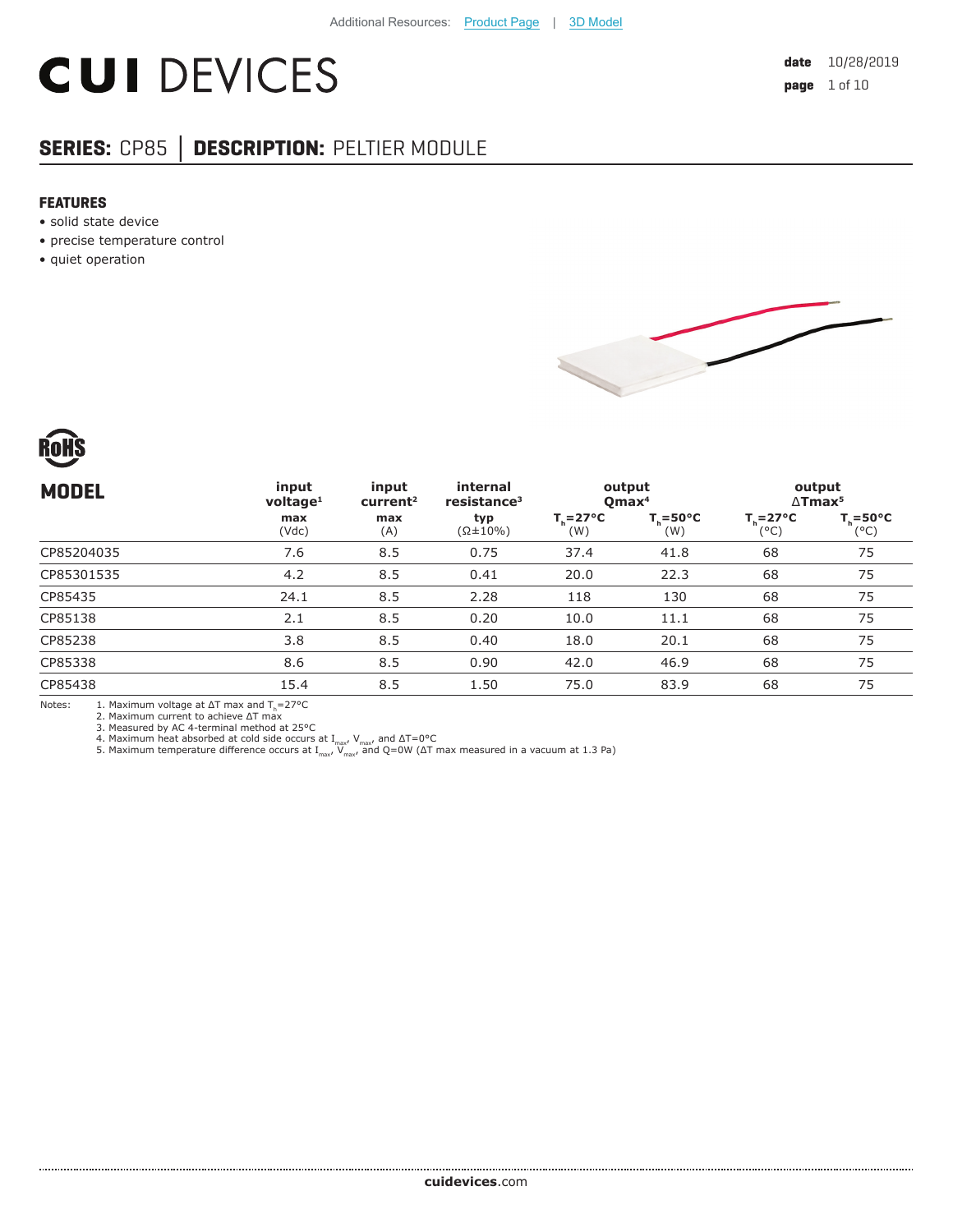#### **SPECIFICATIONS**

| parameter                  | conditions/description                  | min | typ | max | units   |
|----------------------------|-----------------------------------------|-----|-----|-----|---------|
| solder melting temperature | connection between thermoelectric pairs | 235 |     |     |         |
| assembly compression       |                                         |     |     |     | MPa     |
| hot side plate             |                                         |     |     | 80  | $\circ$ |
| <b>RoHS</b>                | ves                                     |     |     |     |         |

#### **MECHANICAL DRAWING**

units: mm

.....................







| <b>MODEL NO.</b> | <b>LENGTH</b><br>(mm) | <b>WIDTH</b><br>(mm) | <b>THICKNESS</b><br>(mm) |
|------------------|-----------------------|----------------------|--------------------------|
| CP85204035       | $20 \pm 0.3$          | $40 \pm 0.3$         | $3.5 \pm 0.1$            |
| CP85301535       | $30 \pm 0.3$          | $15 \pm 0.3$         | $3.5 \pm 0.1$            |
| CP85435          | $40 \pm 0.3$          | $40 \pm 0.3$         | $3.5 \pm 0.1$            |
| CP85138          | $15 \pm 0.3$          | $15 \pm 0.3$         | $3.74 \pm 0.1$           |
| CP85238          | $20 \pm 0.3$          | $20 \pm 0.3$         | $3.74 \pm 0.1$           |
| CP85338          | $30 \pm 0.3$          | $30 \pm 0.3$         | $3.74 \pm 0.1$           |
| CP85438          | $40 \pm 0.3$          | $40 \pm 0.3$         | $3.74 \pm 0.1$           |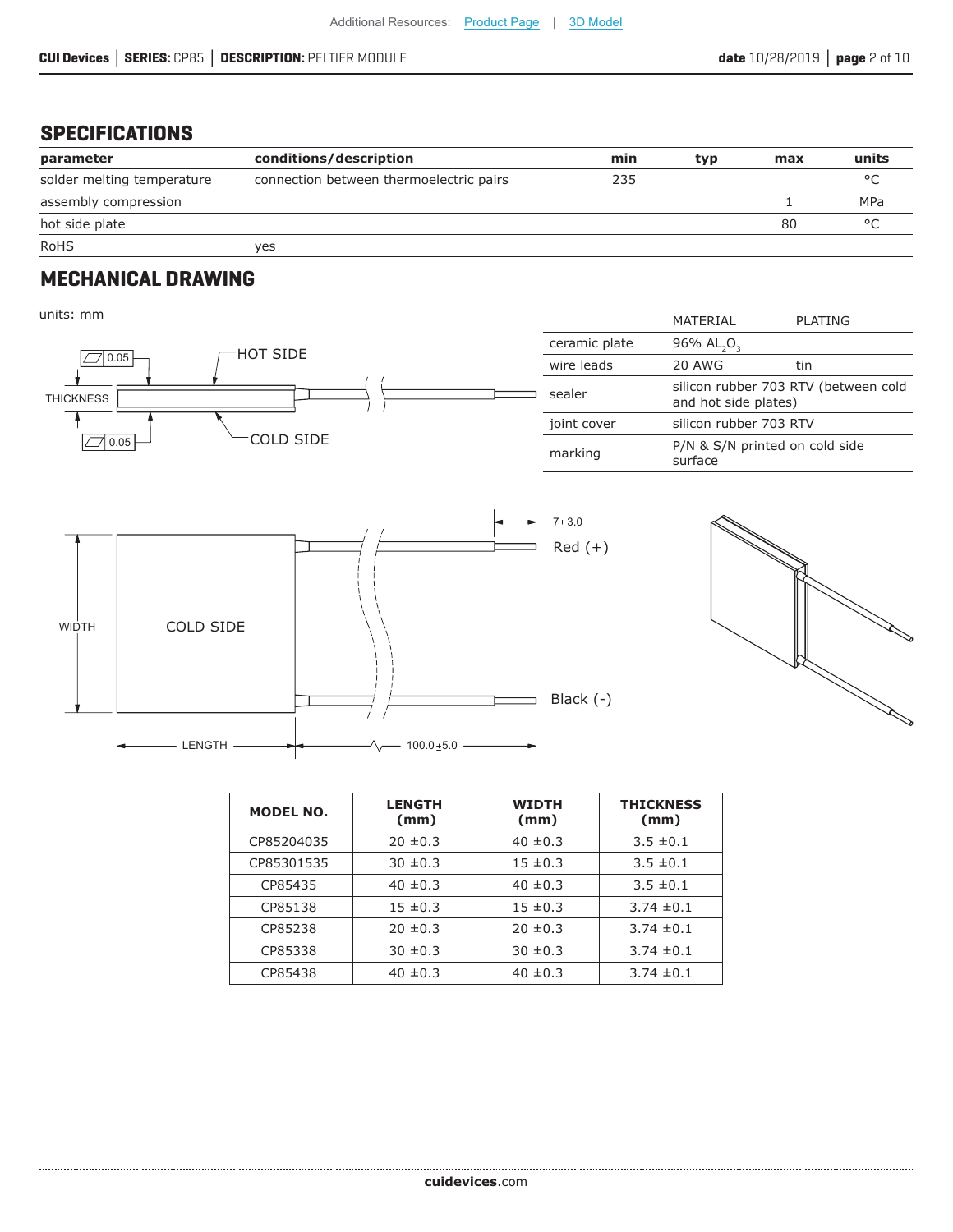## **CP85204035 PERFORMANCE (Th=27°C)**



#### **CP85204035 PERFORMANCE (Th=50°C)**

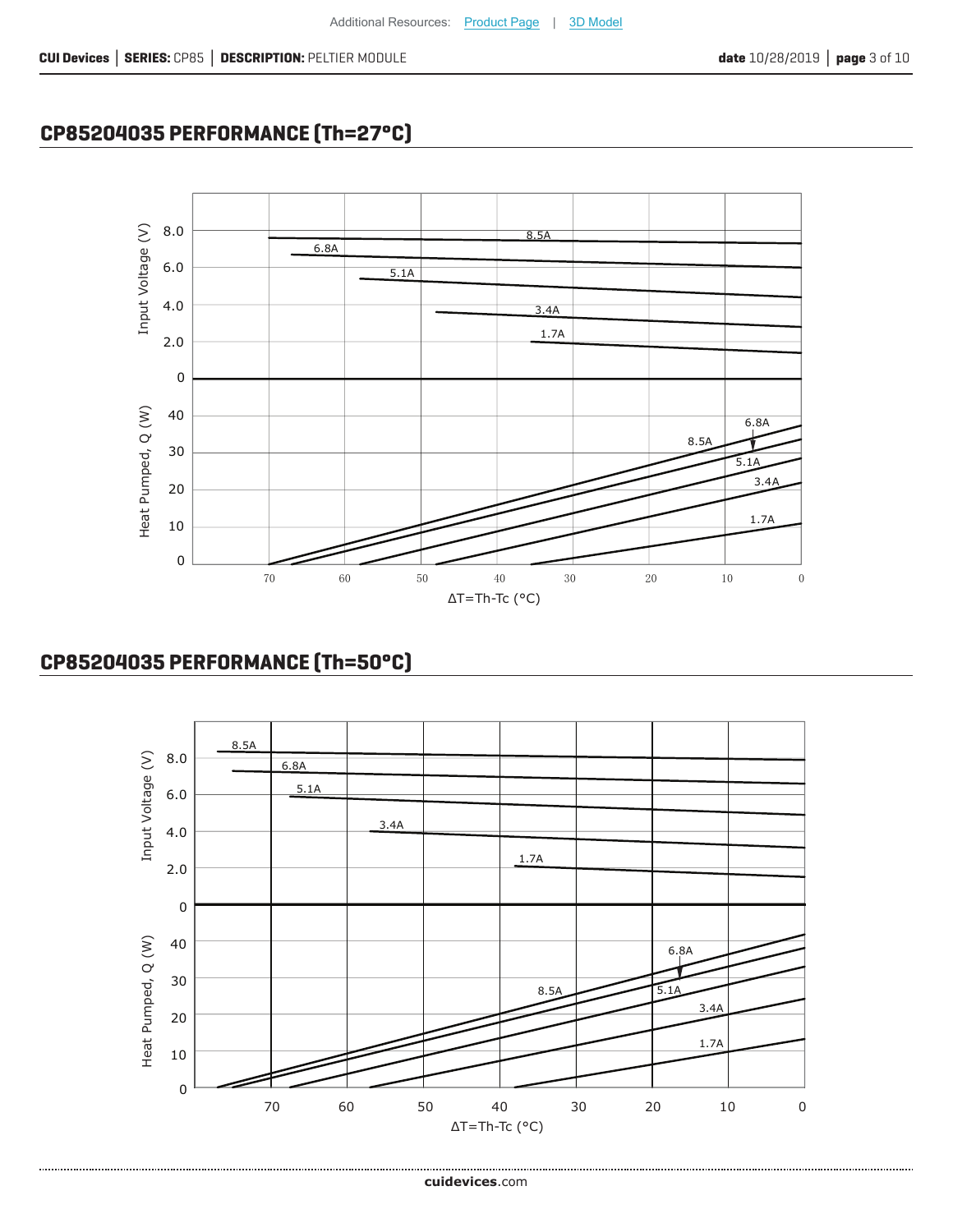

## **CP85301535 PERFORMANCE (Th=27°C)**



Additional Resources: [Product Page](https://www.cuidevices.com/track?actionLabel=Datasheet-ClickThrough-ProductPage&label=CP85.pdf&path=%2fproduct%2fthermal-management%2fpeltier-devices%2fsingle-stage-peltier-modules%2fcp85-series) | [3D Model](https://www.cuidevices.com/track?actionLabel=Datasheet-ClickThrough-3dmodel&label=CP85.pdf&path=%2fresources%2fcad-model-library%3fModelNumber%3dCP85+Series)

#### **CP85301535 PERFORMANCE (Th=50°C)**

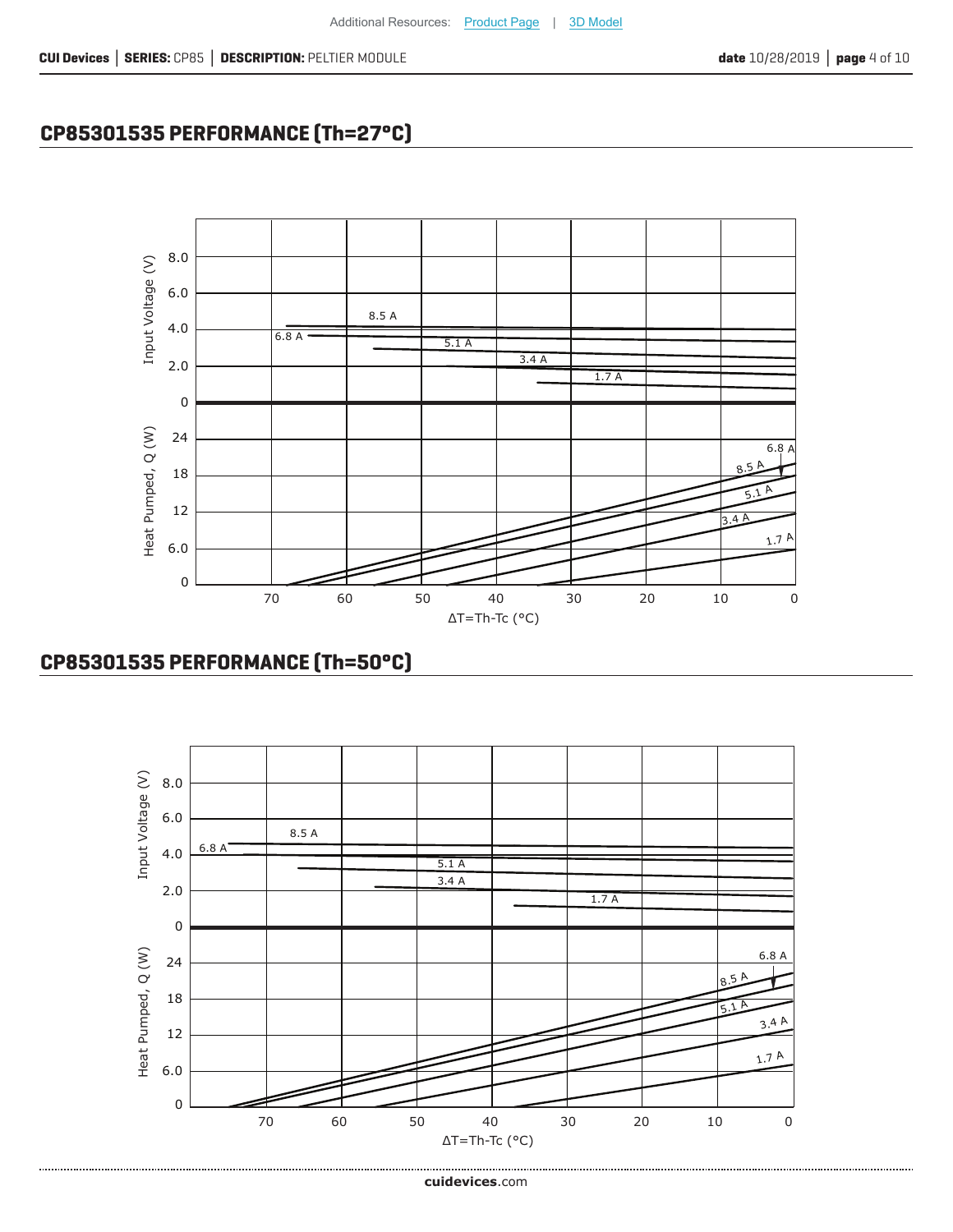

**CP85435 PERFORMANCE (Th=27°C)**



Additional Resources: [Product Page](https://www.cuidevices.com/track?actionLabel=Datasheet-ClickThrough-ProductPage&label=CP85.pdf&path=%2fproduct%2fthermal-management%2fpeltier-devices%2fsingle-stage-peltier-modules%2fcp85-series) | [3D Model](https://www.cuidevices.com/track?actionLabel=Datasheet-ClickThrough-3dmodel&label=CP85.pdf&path=%2fresources%2fcad-model-library%3fModelNumber%3dCP85+Series)

#### **CP85435 PERFORMANCE (Th=50°C)**

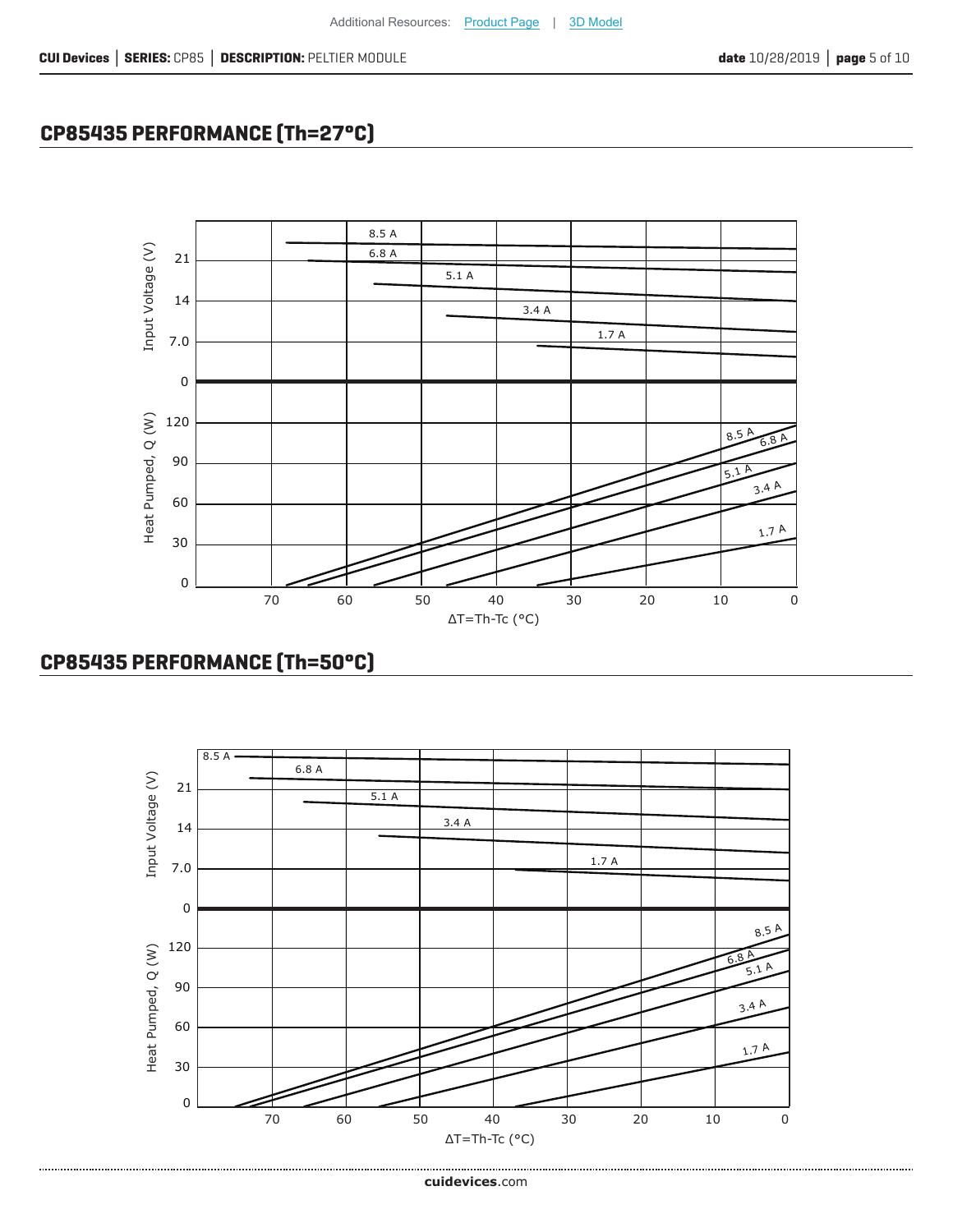## **CP85138 PERFORMANCE (Th=27°C)**



## **CP85138 PERFORMANCE (Th=50°C)**

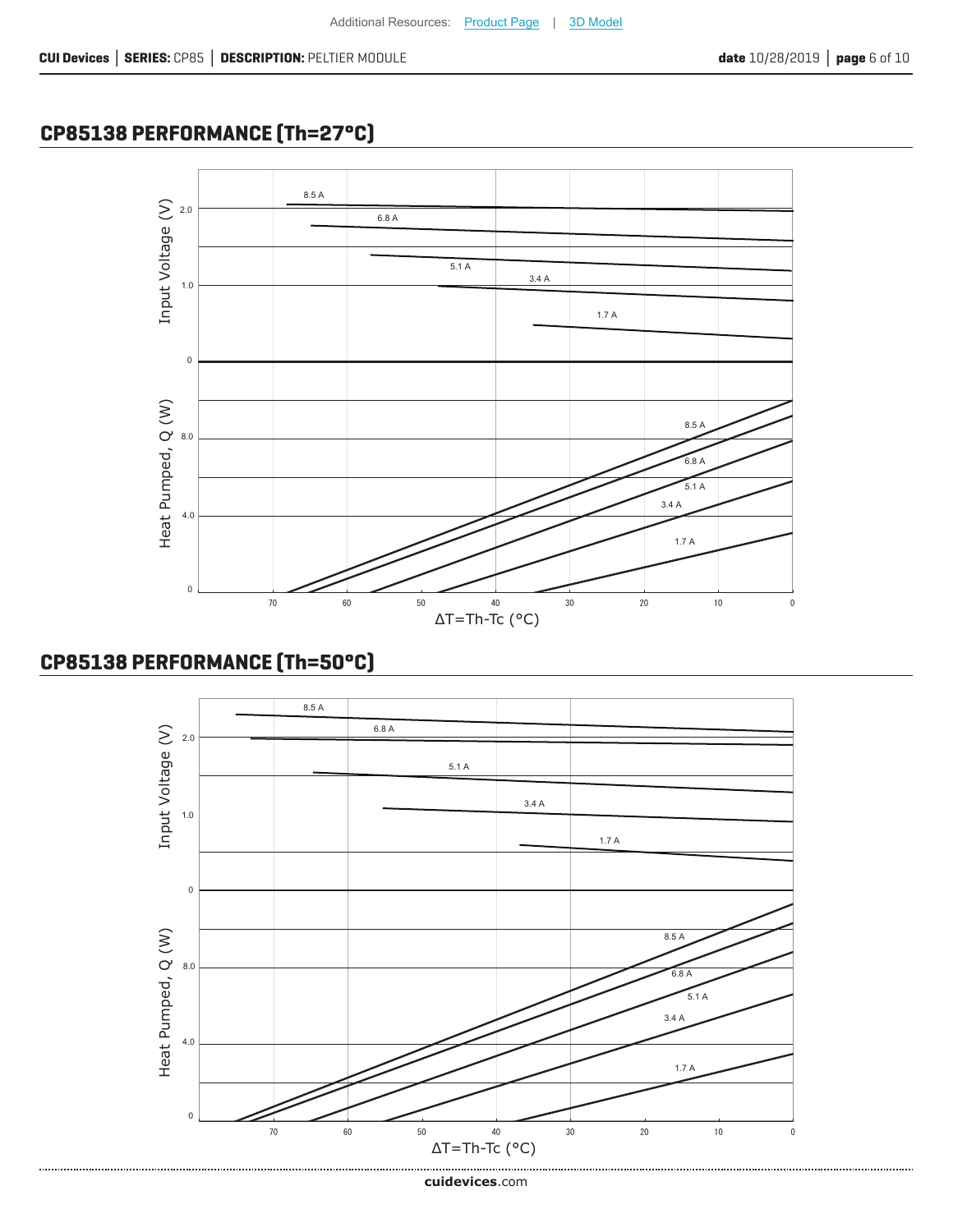## **CP85238 PERFORMANCE (Th=27°C)**



#### **CP85238 PERFORMANCE (Th=50°C)**



**cui[devices](https://www.cuidevices.com/track?actionLabel=Datasheet-ClickThrough-HomePage&label=CP85.pdf&path=/)**.com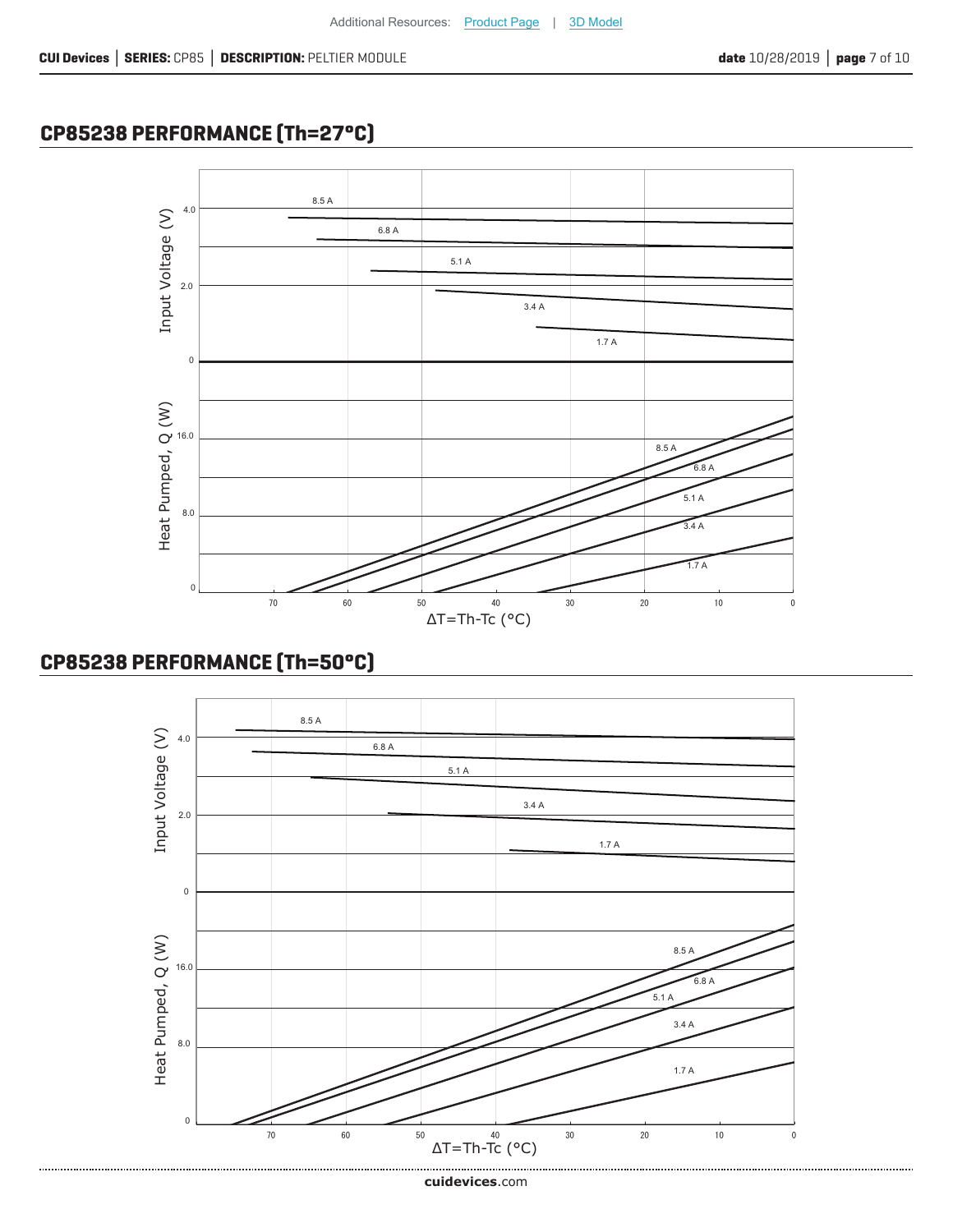## **CP85338 PERFORMANCE (Th=27°C)**



#### **CP85338 PERFORMANCE (Th=50°C)**



**cui[devices](https://www.cuidevices.com/track?actionLabel=Datasheet-ClickThrough-HomePage&label=CP85.pdf&path=/)**.com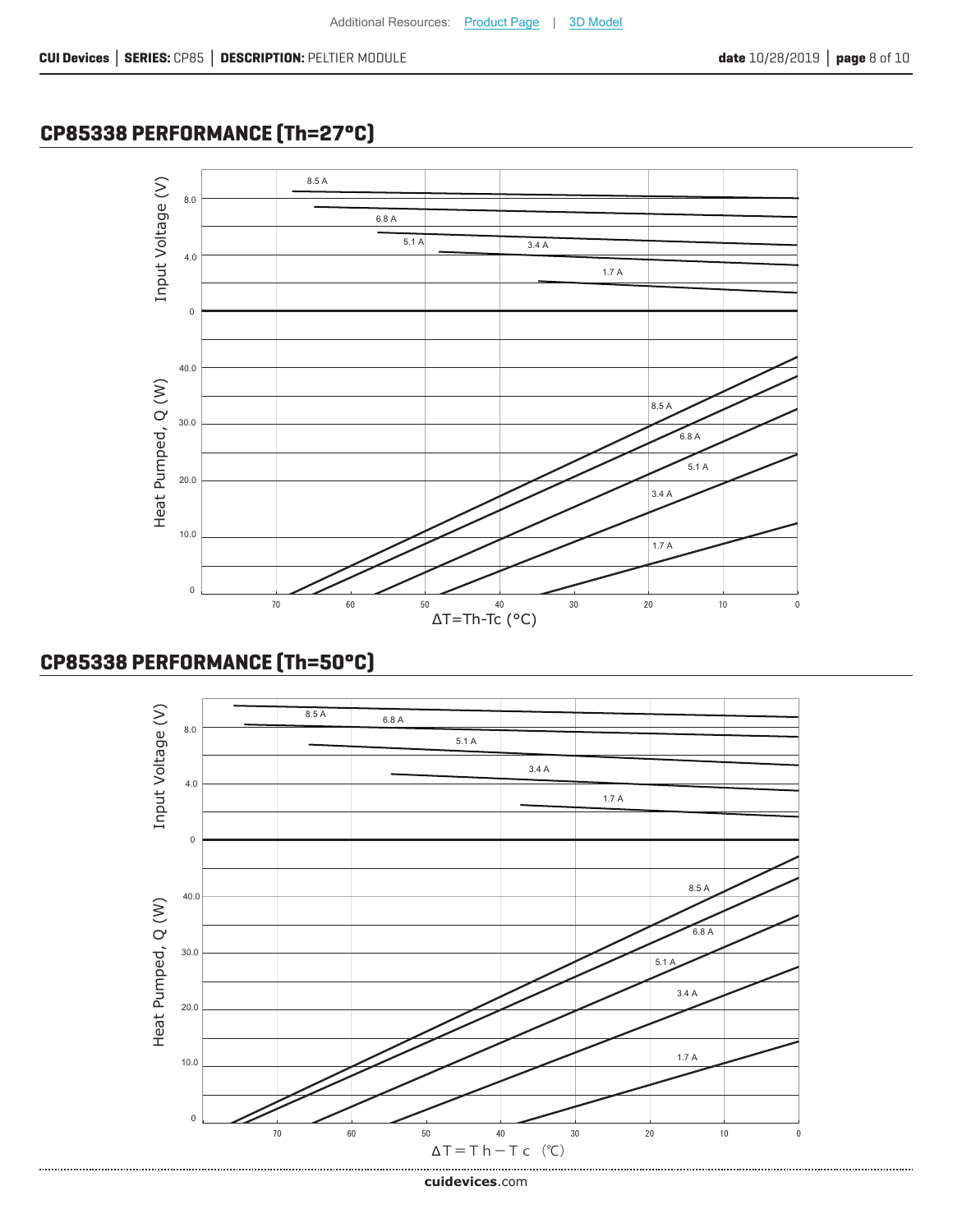## **CP85438 PERFORMANCE (Th=27°C)**



#### **CP85438 PERFORMANCE (Th=50°C)**

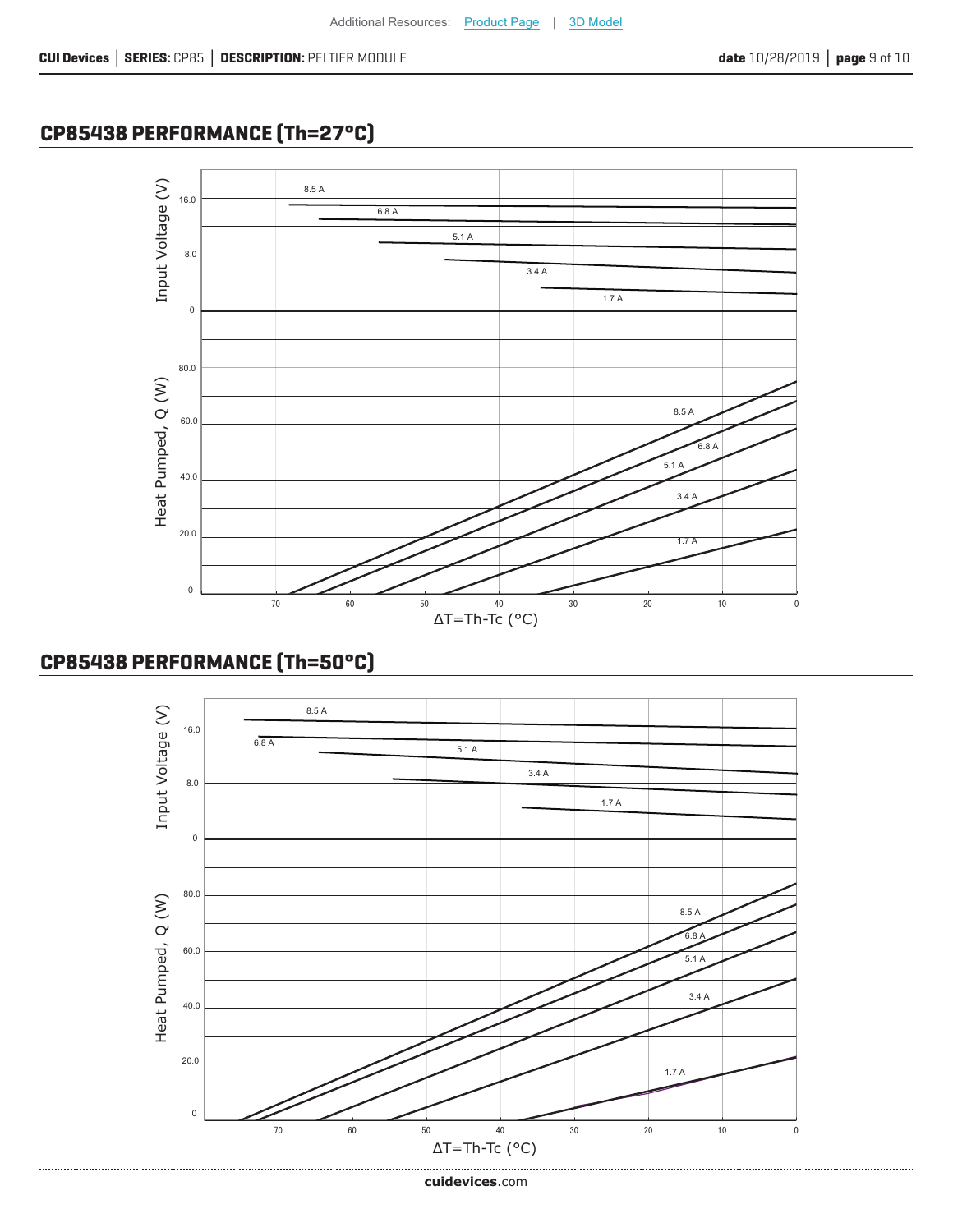#### **REVISION HISTORY**

| rev. | description                                                                            | date       |  |
|------|----------------------------------------------------------------------------------------|------------|--|
| 1.0  | initial release                                                                        | 09/03/2009 |  |
| 1.01 | applied new template                                                                   | 05/08/2012 |  |
| 1.02 | added new models                                                                       | 09/08/2016 |  |
| 1.03 | changed to higher temperature solder used in model CP85204035                          | 11/29/2017 |  |
| 1.04 | changed thickness of CP85138, CP85238, CP85338, CP85438,<br>CP85301535, CP85435 models | 09/19/2018 |  |
| 1.05 | changed thickness of model CP85204035                                                  | 12/03/2018 |  |
| 1.06 | brand update                                                                           | 10/28/2019 |  |

The revision history provided is for informational purposes only and is believed to be accurate.

## **CUI DEVICES**

[CUI Devices offers a one \(1\) year limited warranty. Complete](https://www.cuidevices.com/track?actionLabel=Datasheet-ClickThrough-HomePage&label=CP85.pdf&path=/) warranty information is listed on our website.

CUI Devices reserves the right to make changes to the product at any time without notice. Information provided by CUI Devices is believed to be accurate and reliable. However, no<br>responsibility is assumed by CUI Devices

CUI Devices products are not authorized or warranted for use as critical components in equiment that requires an extremely high level of reliability. A critical component is any<br>component of a life support device or syste